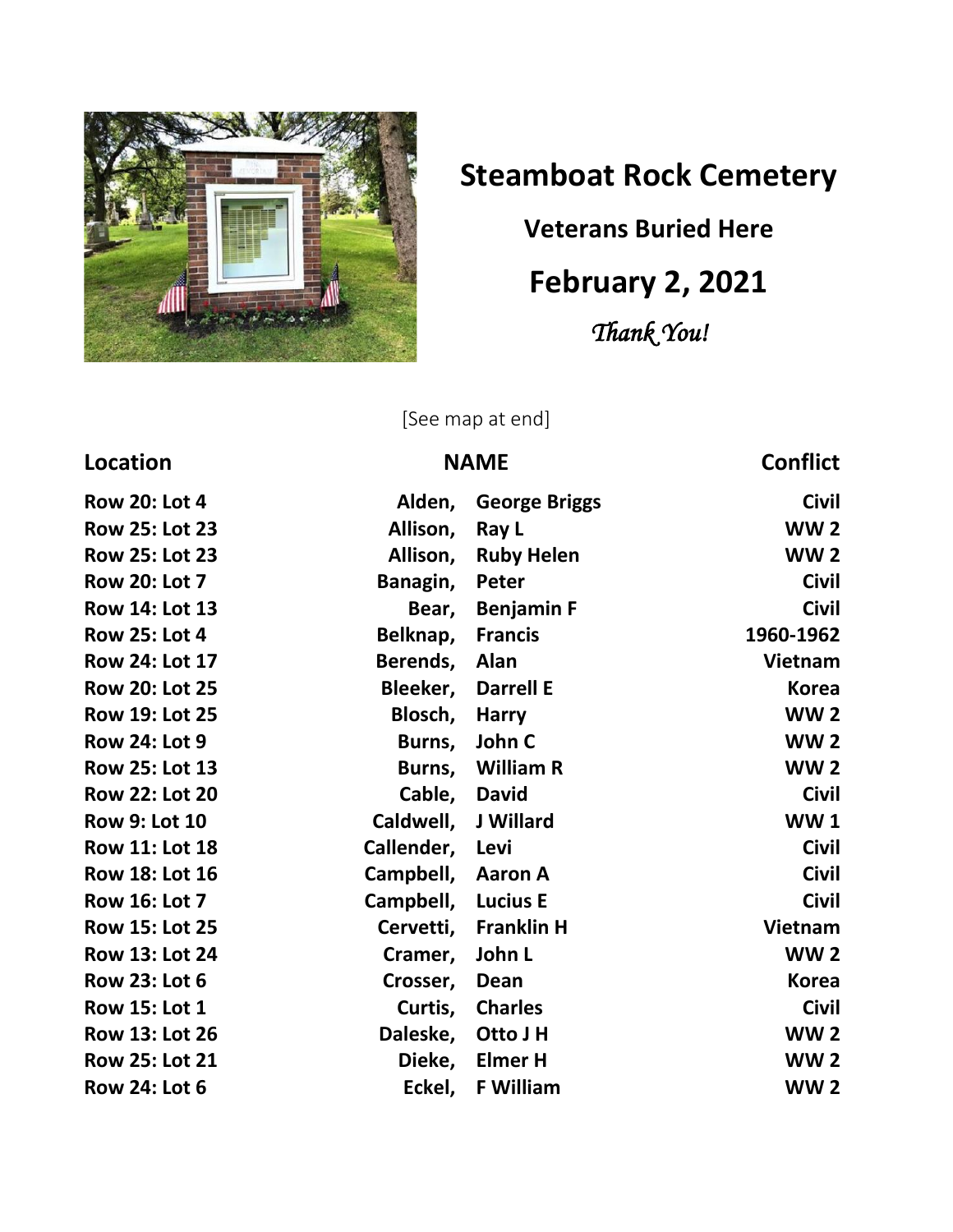| <b>Row 19: Lot 9</b>  | Eckhoff,  | <b>Ernest R</b>       | <b>WW2</b>         |
|-----------------------|-----------|-----------------------|--------------------|
| <b>Row 9: Lot 1</b>   | Eilers,   | Ben J                 | <b>WW1</b>         |
| <b>Row 8: Lot 1</b>   | Eilers,   | <b>Robert D</b>       | Peace              |
| <b>Row 5: Lot 4</b>   | Eilers,   | <b>Robert Jay</b>     | <b>WW2</b>         |
| <b>Row 23: Lot 15</b> | Farley,   | John R                | <b>Vietnam</b>     |
| Row 24: Lot 16        | Finger,   | <b>Donald</b>         | <b>Korea</b>       |
| <b>Row 7: Lot 20</b>  | Finger,   | <b>Michael</b>        | <b>WW1</b>         |
| Row 24: Lot 16        | Finger,   | <b>Robert</b>         | <b>Korea</b>       |
| <b>Row 10: Lot 15</b> | Finster,  | HJ                    | <b>Civil</b>       |
| <b>Row 25: Lot 12</b> | Fistler,  | <b>Harold L</b>       | Peace              |
| <b>Row 25: Lot 15</b> | Folkerts, | <b>Harold W</b>       | <b>WW2</b>         |
| <b>Row 10: Lot 9</b>  | Folkerts, | Hie G                 | <b>WW1</b>         |
| <b>Row 10: Lot 25</b> | Folkerts, | Hie H                 | <b>WW1</b>         |
| Row 10: Lot 25        | Folkerts, | Ray J                 | <b>WW2</b>         |
| <b>Row 9: Lot 13</b>  | Folkerts, | <b>Robert</b>         | <b>Korea</b>       |
| <b>Row 9: Lot 13</b>  | Folkerts, | Web                   | <b>WW1</b>         |
| <b>Row 29: Lot 12</b> | Fox,      | <b>Richard</b>        | <b>Vietnam War</b> |
| <b>Row 8: Lot 24</b>  | Frerichs, | Carl E                | <b>WW2</b>         |
| <b>Row 7: Lot 23</b>  | Frerichs, | <b>Henry</b>          | <b>WW1</b>         |
| Row 24: Lot 11        | Gast,     | John C                | <b>WW1</b>         |
| <b>Row 18: Lot 25</b> | Gast,     | <b>Roger E</b>        | <b>WW2</b>         |
| <b>Row 25: Lot 22</b> | Geerdes,  | <b>George J</b>       | <b>WW2</b>         |
| <b>Row 9: Lot 25</b>  | Gerdes,   | <b>David</b>          | <b>WW2</b>         |
| <b>Row 12: Lot 21</b> | Green,    | <b>Richard I</b>      | WW 2 & Korea       |
| <b>Row 18: Lot 6</b>  | Hadden,   | <b>Andrew J</b>       | <b>Civil</b>       |
| Row 18: Lot 19        | Haley,    | <b>James B</b>        | <b>Civil</b>       |
| <b>Row 7: Lot 8</b>   | Harned,   | Walter                | <b>Civil</b>       |
| <b>Row 5: Lot 12</b>  | Hartman,  | <b>Clarence Edwin</b> | <b>Korea</b>       |
| <b>Row 16: Lot 9</b>  | Hartman,  | <b>Harold L</b>       | <b>WW1</b>         |
| <b>Row 5: Lot 12</b>  | Hartman,  | Orlo K                | <b>WW1</b>         |
| <b>Row 15: Lot 8</b>  | Hathaway, | <b>Elmer L</b>        | <b>WW1</b>         |
| <b>Row 15: Lot 8</b>  | Hathaway, | <b>James Oliver</b>   | <b>WW1</b>         |
| <b>Row 14: Lot 21</b> | Havens,   | <b>Hollis</b>         | WW 2 & Korea       |
| <b>Row 24: Lot 2</b>  | Havens,   | Larry                 | <b>Vietnam</b>     |
| <b>Row 23: Lot 26</b> | Heard,    | <b>Calvin James</b>   | <b>WW 2</b>        |
| <b>Row 23: Lot 25</b> | Heard,    | <b>Russell Rex</b>    | <b>WW2</b>         |
| <b>Row 23: Lot 8</b>  | Hoekstra, | <b>Thomas C</b>       | <b>WW2</b>         |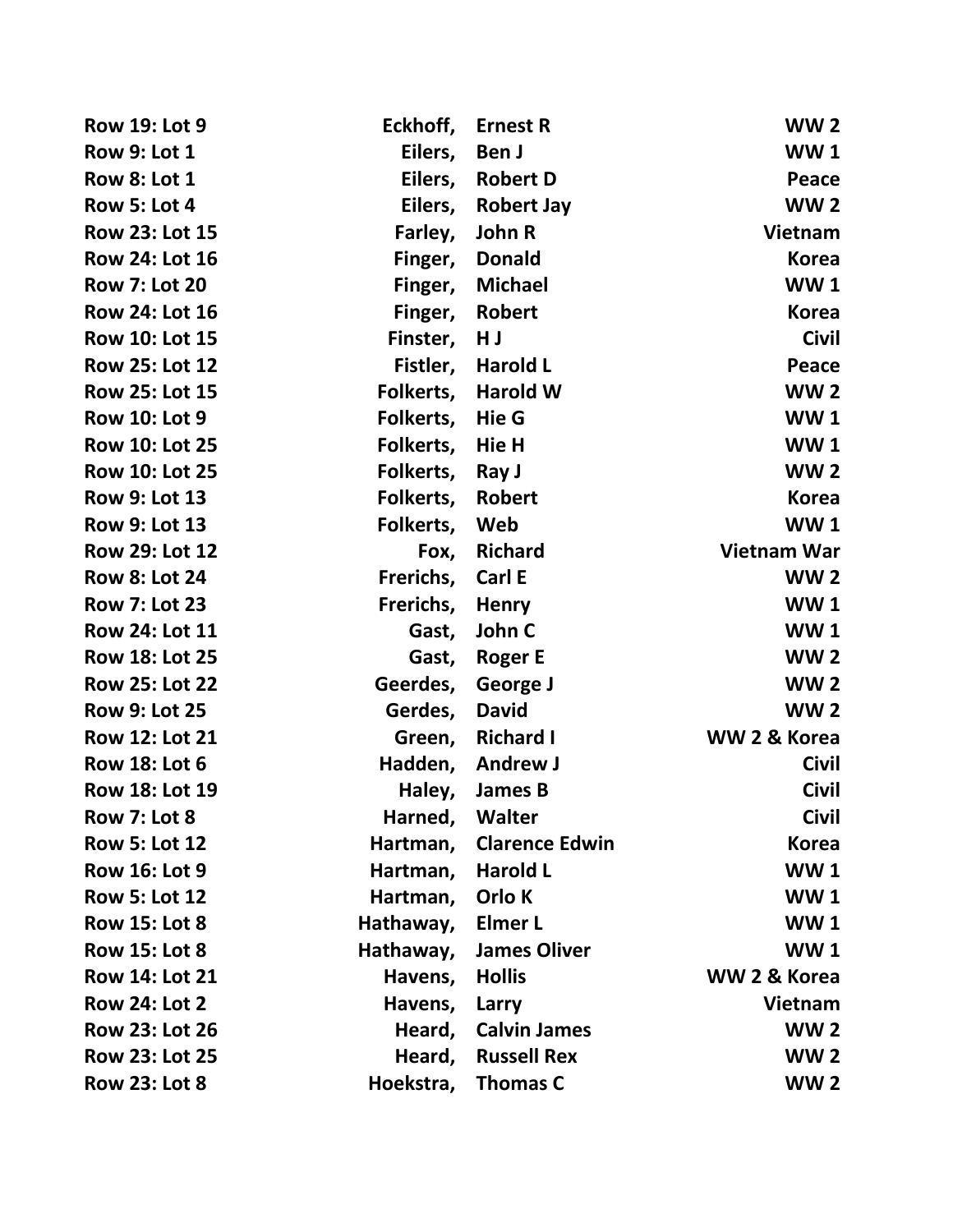| Row 12: Lot 16        | Hoover,   | <b>Charles E</b>     | <b>WW1</b>        |
|-----------------------|-----------|----------------------|-------------------|
| <b>Row 10: Lot 24</b> | Hoover,   | <b>George H</b>      | <b>WW1</b>        |
| <b>Row 5: Lot 24</b>  | Howard,   | John Fair            | <b>WW1</b>        |
| <b>Row 20: Lot 16</b> | Hoyt,     | Hiram                | <b>Mex Am War</b> |
| <b>Row 15: Lot 11</b> | Hutzel,   | <b>Clarence</b>      | <b>WW1</b>        |
| <b>Row 6: Lot 10</b>  | Hutzel,   | <b>Lewis E</b>       | <b>WW1</b>        |
| <b>Row 20: Lot 4</b>  | Ireland,  | Jonathan             | <b>Civil</b>      |
| <b>Row 16: Lot 21</b> | Jaspers,  | <b>Alvin W</b>       | <b>WW2</b>        |
| <b>Row 22: Lot 14</b> | Karsjens, | <b>Lester C</b>      | <b>WW2</b>        |
| <b>Row 22: Lot 14</b> | Karsjens, | Raymond              | <b>WW1</b>        |
| <b>Row 24: Lot 15</b> | Karsjens, | <b>Russell E</b>     | <b>WW2</b>        |
| <b>Row 11: Lot 15</b> | Kellum,   | <b>Moses A</b>       | <b>Civil</b>      |
| <b>Row 30: Lot 23</b> | Klatt,    | Gary                 | <b>Vietnam</b>    |
| <b>Row 21: Lot 15</b> | Klettke,  | Fred                 | <b>WW2</b>        |
| <b>Row 26: Lot 21</b> | Kramer,   | <b>Kenneth C</b>     | <b>WW2</b>        |
| <b>Row 11: Lot 24</b> | Krause,   | Gordon               | WW 2 & Korea      |
| <b>Row 19: Lot 24</b> | Kruse,    | <b>Ernest H</b>      | <b>WW2</b>        |
| Row 13: Lot 17        | Kuster,   | <b>Nicholas</b>      | <b>Civil</b>      |
| <b>Row 11: Lot 9</b>  | Lamb,     | <b>Carrol Edward</b> | <b>WW2</b>        |
| <b>Row 5: Lot 18</b>  | Lamb,     | <b>Orville R</b>     | <b>WW2</b>        |
| <b>Row 5: Lot 16</b>  | Lambert,  | <b>Warren</b>        | <b>WW1</b>        |
| Row 13: Lot 19        | Luiken,   | Carl                 | <b>WW2</b>        |
| <b>Row 23: Lot 21</b> | Luiken,   | <b>Charles A</b>     | <b>WW2</b>        |
| Row 23: Lot 21        | Luiken,   | Evelyn M             | <b>WW2</b>        |
| Row 23: Lot 19        | Luiken,   | <b>Harris</b>        | <b>Korea</b>      |
| <b>Row 23: Lot 20</b> | Luiken,   | Harry C              | <b>WW2</b>        |
| <b>Row 6: Lot 14</b>  | Mason,    | <b>Clarence H</b>    | WW 1              |
| <b>Row 13: Lot 2</b>  | McIntosh, | <b>William W</b>     | <b>Civil</b>      |
| <b>Row 25: Lot 20</b> | Miller,   | <b>James D</b>       | <b>Korea</b>      |
| <b>Row 10: Lot 3</b>  | Minchen,  | <b>Mattesa</b>       | <b>Civil</b>      |
| <b>Row 12: Lot 18</b> | Morgan,   | <b>Albert L</b>      | <b>Civil</b>      |
| Row 14: Lot 11        | Morse,    | <b>DB</b>            | <b>Civil</b>      |
| <b>Row 7: Lot 15</b>  | Morse,    | <b>Fallis F</b>      | <b>WW2</b>        |
| <b>Row 19: Lot 20</b> | Nason,    | <b>Henry</b>         | <b>Civil</b>      |
| <b>Row 6: Lot 1</b>   | Newby,    | <b>Roland C</b>      | <b>WW2</b>        |
| <b>Row 21: Lot 1</b>  | Oakes,    | <b>Amos Virgil</b>   | <b>WW2</b>        |
| <b>Row 19: Lot 3</b>  | Parke,    | <b>Asher W</b>       | <b>Civil</b>      |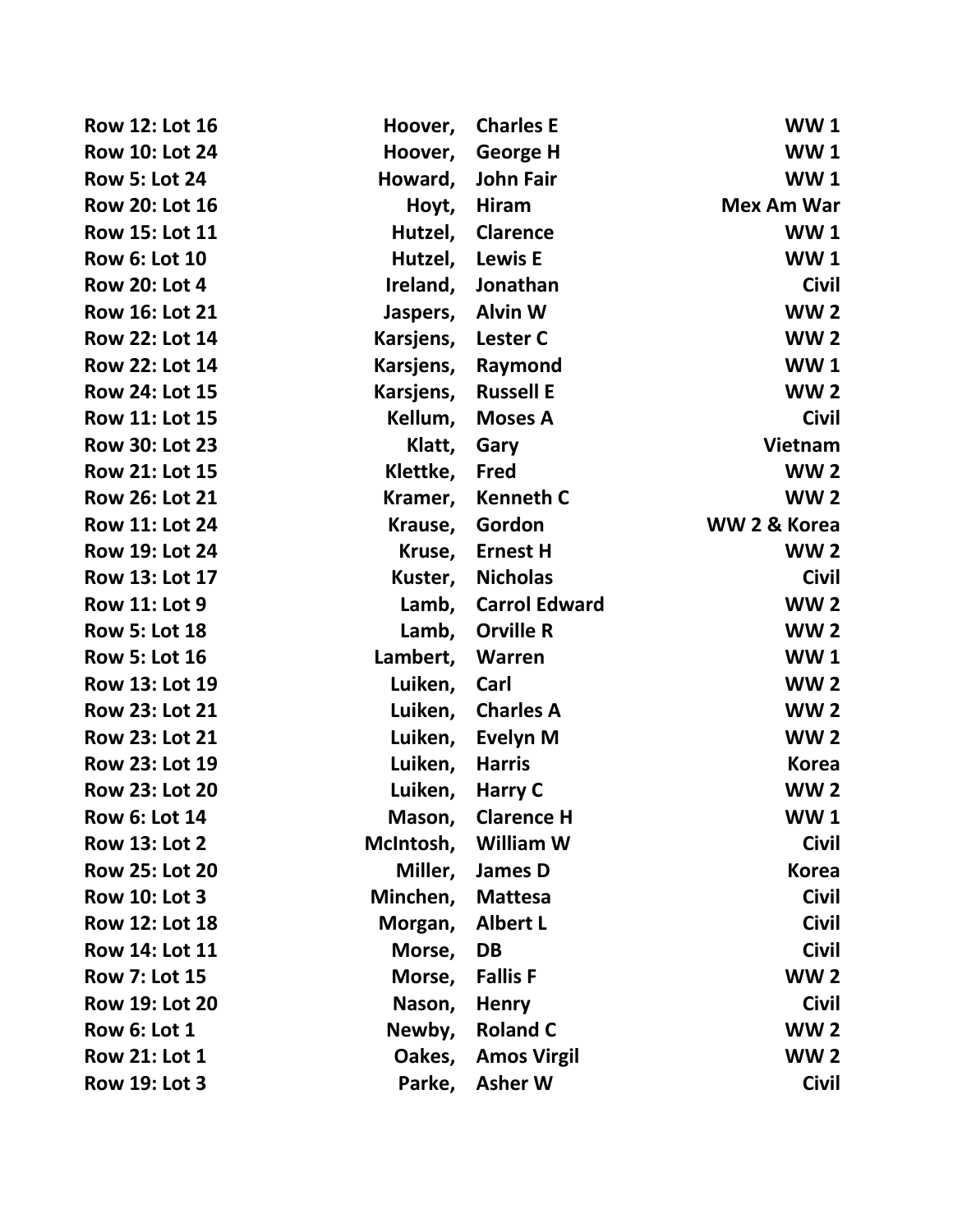| Row 26: Lot 13        | Perkins,    | <b>Michael</b>        | Peace                |
|-----------------------|-------------|-----------------------|----------------------|
| <b>Row 24: Lot 4</b>  | Pierson,    | John C                | <b>WW2</b>           |
| <b>Row 32: Lot 3</b>  | Potgeter,   | George                | <b>WW1</b>           |
| <b>Row 32: Lot 3</b>  | Potgeter,   | <b>James</b>          | Peace                |
| <b>Row 16: Lot 22</b> | Primus,     | Herman                | <b>WW2</b>           |
| <b>Row 27: Lot 5</b>  | Primus,     | Paul                  | <b>WW2</b>           |
| Row 27: Lot 13        | Ray,        | <b>Charles</b>        | <b>WW2</b>           |
| <b>Row 24: Lot 26</b> | Reagan,     | <b>Ray R</b>          | <b>WW2</b>           |
| <b>Row 18: Lot 4</b>  | Rhodes,     | DF                    | <b>Civil</b>         |
| <b>Row 16: Lot 20</b> | Riley,      | <b>Thomas J</b>       | <b>Civil</b>         |
| <b>Row 20: Lot 12</b> | Roberts,    | Joseph                | <b>Civil</b>         |
| <b>Row 5: Lot 16</b>  | Robinson,   | <b>Harry G</b>        | <b>WW1</b>           |
| <b>Row 16: Lot 8</b>  | Root,       | <b>Frank E</b>        | <b>Civil</b>         |
| <b>Row 8: Lot 26</b>  | Rose,       | <b>Henry</b>          | <b>WW1</b>           |
| <b>Row 5: Lot 22</b>  | Rose,       | <b>Richard J</b>      | <b>Korea</b>         |
| <b>Row 22: Lot 24</b> | Rose Jr,    | <b>Henry M</b>        | <b>WW2</b>           |
| <b>Row 25: Lot 12</b> | Rowan,      | Sophia P              | <b>WW1</b>           |
| <b>Row 21: Lot 24</b> | Ruby,       | <b>Charles</b>        | <b>WW2</b>           |
| <b>Row 21: Lot 25</b> | Ruby,       | <b>Elmer "Duke"</b>   | <b>WW2</b>           |
| <b>Row 21: Lot 24</b> | Ruby,       | Gene                  | <b>Korea</b>         |
| <b>Row 21: Lot 25</b> | Ruby,       | <b>James</b>          | <b>WW2</b>           |
| <b>Row 15: Lot 24</b> | Ruppelt,    | <b>Edward</b>         | <b>WW1</b>           |
| <b>Row 5: Lot 7</b>   | Ruppelt,    | <b>Ernest W</b>       | <b>WW1&amp;2</b>     |
| <b>Row 8: Lot 7</b>   |             | Ruppelt, Gustave H    | <b>WW1</b>           |
| <b>Row 6: Lot 10</b>  | Ruppelt,    | <b>Herman Gustave</b> | <b>WW1</b>           |
| <b>Row 18: Lot 24</b> | Ruppelt,    | Herman R              | <b>WW2</b>           |
| <b>Row 24: Lot 18</b> | Schallau,   | <b>Irvin F</b>        | WW 2 & Korea         |
| <b>Row 22: Lot 4</b>  | Sharpshair, | <b>Richard</b>        | <b>WW2</b>           |
| <b>Row 23: Lot 4</b>  | Sharpshair, | <b>Russell M</b>      | <b>WW2</b>           |
| <b>Row 23: Lot 4</b>  | Sharpshair, | <b>William H</b>      | <b>WW2</b>           |
| <b>Row 19: Lot 26</b> | Siems,      | John F                | <b>WW2</b>           |
| <b>Row 18: Lot 18</b> | Smith,      | <b>Mason O</b>        | <b>Civil</b>         |
| <b>Row 21: Lot 20</b> | Spencer,    | Dr George S           | <b>Civil</b>         |
| <b>Row 25: Lot 24</b> | Stupp,      | Clayton               | Peace                |
| <b>Row 25: Lot 24</b> | Stupp,      | Earl W                | <b>WW2</b>           |
| <b>Row 25: Lot 24</b> | Stupp,      | Lindsay               | <b>War On Terror</b> |
| <b>Row 7: Lot 22</b>  | Stutzman,   | John                  | <b>WW1</b>           |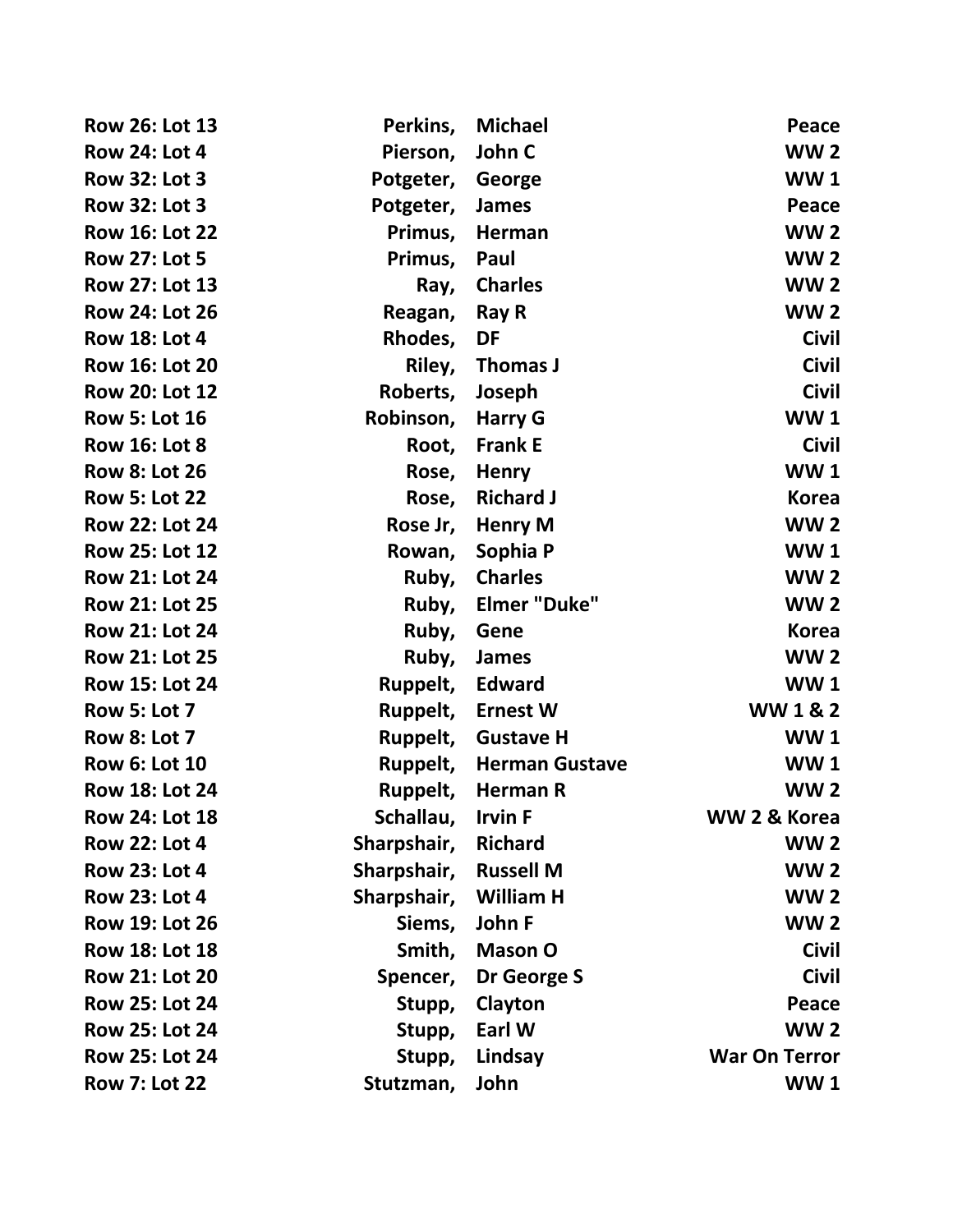| <b>Row 7: Lot 22</b>  | Stutzman,   | John W           | <b>Korea</b>              |
|-----------------------|-------------|------------------|---------------------------|
| <b>Row 6: Lot 26</b>  | Taffinder,  | David W          | <b>WW2</b>                |
| <b>Row 6: Lot 26</b>  | Taffinder,  | Harry R          | <b>WW2</b>                |
| <b>Row 10: Lot 21</b> | Trende,     | Bert O           | <b>WW1</b>                |
| Row 23: Lot 12        | Trittien,   | Joe              | <b>WW2</b>                |
| <b>Row 23: Lot 2</b>  | Truesdale,  | Warren           | Vietnam                   |
| Row 22: Lot 11        | Turner,     | <b>Daniel W</b>  | <b>Civil</b>              |
| <b>Row 28: Lot 22</b> | VanHove,    | <b>Ben</b>       | <b>Korean War</b>         |
| <b>Row 21: Lot 8</b>  | VanNote,    | William R        | <b>Civil</b>              |
| <b>Row 16: Lot 4</b>  | Voiles,     | John N           | <b>Civil</b>              |
| Row 23: Lot 15        | Voll,       | <b>Rudolph H</b> | <b>WW2</b>                |
| <b>Row 19: Lot 13</b> | Wardwell,   | <b>Reuben S</b>  | <b>Civil</b>              |
| <b>Row 27: Lot 22</b> | Weichers,   | Gordon           | <b>Vietnam War</b>        |
| <b>Row 18: Lot 6</b>  | Wickham,    | <b>Asahel M</b>  | <b>Mex Am &amp; Civil</b> |
| <b>Row 24: Lot 11</b> | Wickham,    | Earl C           | <b>WW1</b>                |
| <b>Row 26: Lot 6</b>  | Williams,   | Larry            | <b>State Side</b>         |
| Row 21: Lot 10        | Williams,   | Owen             | <b>Civil</b>              |
| <b>Row 9: Lot 5</b>   | Williamson, | <b>Ivan P</b>    | <b>WW2</b>                |
| <b>Row 21: Lot 3</b>  | Williamson, | <b>Philip A</b>  | <b>WW1</b>                |
| <b>Row 7: Lot 6</b>   | Williamson, | William          | Span Am War               |
| <b>Row 9: Lot 6</b>   | Willis,     | <b>Ellis D</b>   | <b>WW1</b>                |
| Row 25: Lot 19        | Wubben,     | <b>Henry L</b>   | <b>Vietnam</b>            |
| Row 14: Lot 17        | Wulf,       | <b>Marlyn B</b>  | <b>WW2</b>                |